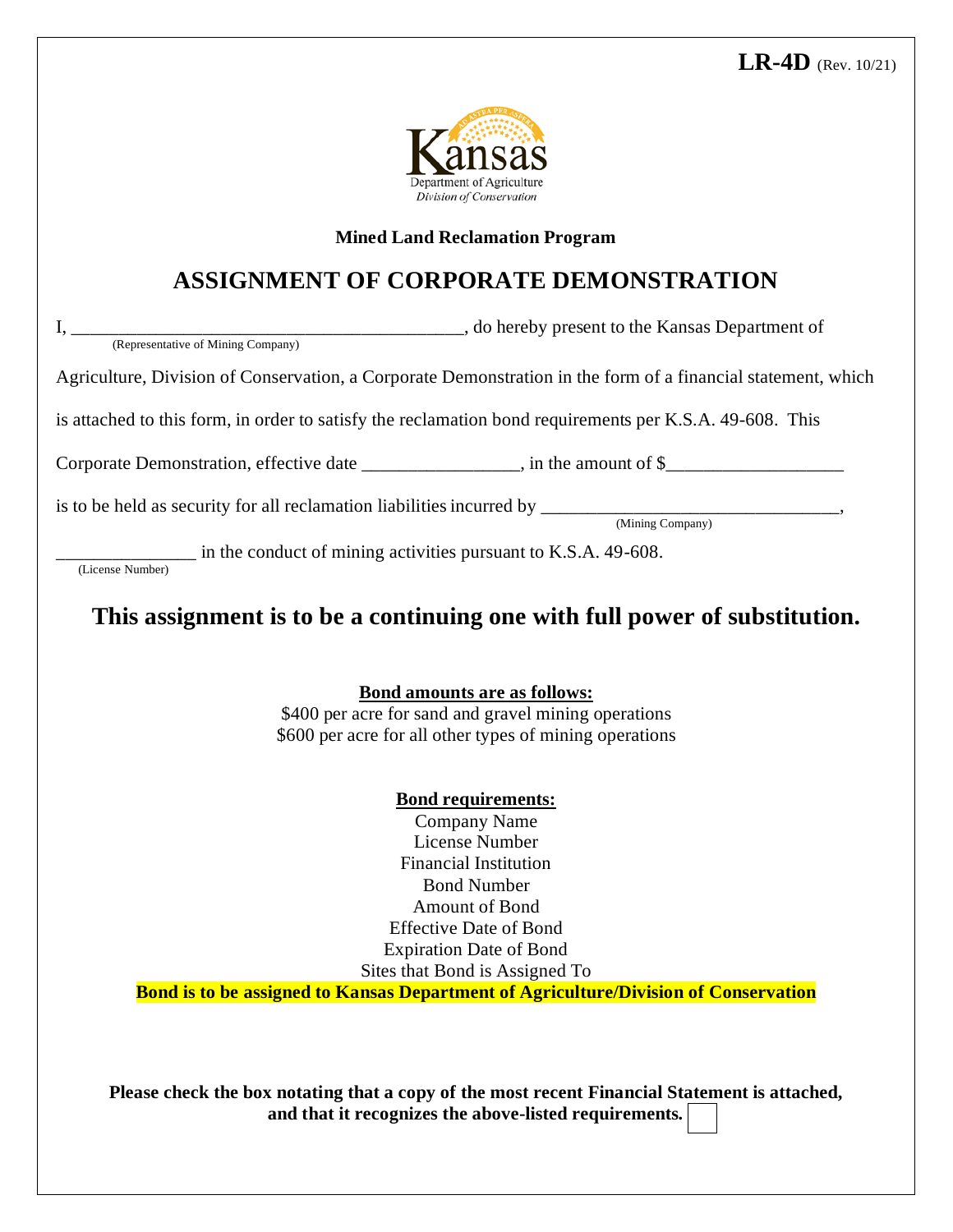*Please list the site registration information for all sites to be operated under this Bond* 

## **SITE INFORMATION**

| Site No. | Site Name | County | <b>Legal Description</b> |  |           |             |             | $\textbf{East}/\textbf{}$<br>West | $\bold{A} \bold{c} \bold{r} \bold{e} \bold{s}$<br>$\boldsymbol{\mathsf{B}}\boldsymbol{\mathsf{onded}}$ |
|----------|-----------|--------|--------------------------|--|-----------|-------------|-------------|-----------------------------------|--------------------------------------------------------------------------------------------------------|
|          |           |        | $\mathbf Q$              |  | ${\bf S}$ | $\mathbf T$ | $\mathbf R$ |                                   |                                                                                                        |
|          |           |        |                          |  |           |             |             |                                   |                                                                                                        |
|          |           |        |                          |  |           |             |             |                                   |                                                                                                        |
|          |           |        |                          |  |           |             |             |                                   |                                                                                                        |
|          |           |        |                          |  |           |             |             |                                   |                                                                                                        |
|          |           |        |                          |  |           |             |             |                                   |                                                                                                        |
|          |           |        |                          |  |           |             |             |                                   |                                                                                                        |
|          |           |        |                          |  |           |             |             |                                   |                                                                                                        |
|          |           |        |                          |  |           |             |             |                                   |                                                                                                        |
|          |           |        |                          |  |           |             |             |                                   |                                                                                                        |
|          |           |        |                          |  |           |             |             |                                   |                                                                                                        |
|          |           |        |                          |  |           |             |             |                                   |                                                                                                        |
|          |           |        |                          |  |           |             |             |                                   |                                                                                                        |
|          |           |        |                          |  |           |             |             |                                   |                                                                                                        |
|          |           |        |                          |  |           |             |             |                                   |                                                                                                        |
|          |           |        |                          |  |           |             |             |                                   |                                                                                                        |
|          |           |        |                          |  |           |             |             |                                   |                                                                                                        |
|          |           |        |                          |  |           |             |             |                                   |                                                                                                        |
|          |           |        |                          |  |           |             |             |                                   |                                                                                                        |
|          |           |        |                          |  |           |             |             |                                   |                                                                                                        |
|          |           |        |                          |  |           |             |             |                                   |                                                                                                        |
|          |           |        |                          |  |           |             |             |                                   |                                                                                                        |
|          |           |        |                          |  |           |             |             |                                   |                                                                                                        |
|          |           |        |                          |  |           |             |             |                                   |                                                                                                        |
|          |           |        |                          |  |           |             |             |                                   |                                                                                                        |
|          |           |        |                          |  |           |             |             |                                   |                                                                                                        |